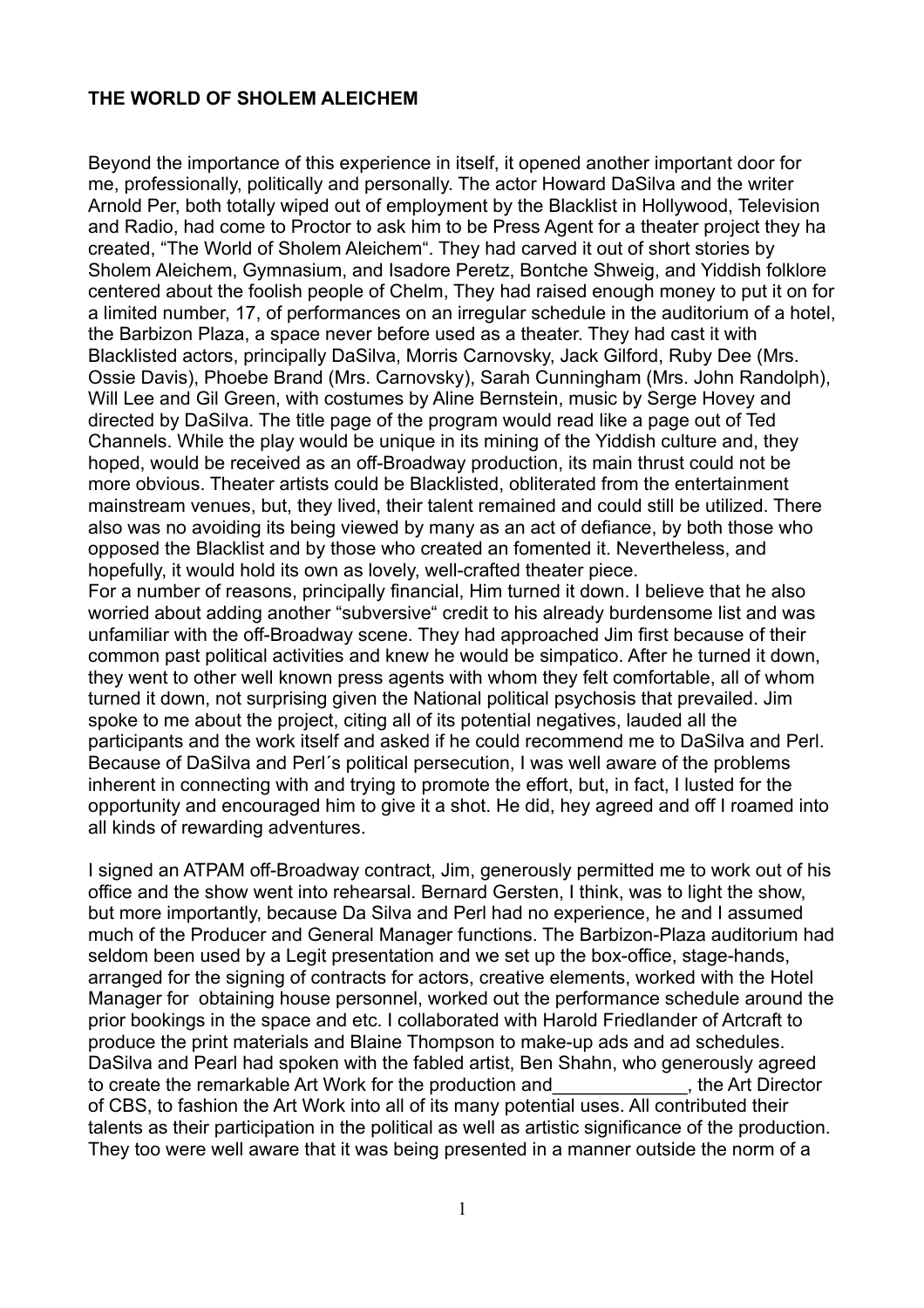theater production. The political environment, a non-theater Theater, rarely tapped cultural material, a brief and spattered effort. The attitude of all involved was the despite the unpredictable outcome it would be an important moment in our lives.

All the artistic elements came together in a result that exceeded even our hopeful expectations. The show was very special, supremely entertaining, expertly acted and beautifully presented on the stage using a minimum of scenic and costume elements and musical instruments all carefully husbanded and artistically fashioned. It was a consummate realization of simplicity ans skill seldom realized on the stage. There was a first audience, politically aware persons who grasped and wanted to support the effort. We also noted a smattering of individuals who were instrumental in the constructing and fomenting of the Blacklist. We enjoyed the irony of these "devils" having the buy their way into a further pursuit of their nefarious activity.

The huge dilemma confronting us was how to break into a somewhat reluctant media and attract the customary theatergoers. While this was a constant in all theater production, it was much more so with "The World of Sholem Aleichem". While the entertainment media was acquainted with the creators and actors involved, they were, to regard the brief and interrupted performance schedule of an "away from Broadway" presentation and somewhat confused by the title. Some, sloppy journalists, assumed it to be in Yiddish and Off-Broadway, at this time, did not command the attention of the media it later would. These elements, except for the political, also served to put off potential theatergoers. This added up to a sweaty, conflicted press agent, pleased to be associated with a remarkable artistic accomplishment but unhappy with the results of his basic assignment, critical and editorial acknowledgement of the accomplishments of everyone else involved. The success of what was on the stage had heightened everyone´s expectations of the public response and while no fingers were pointed and nothing said, I felt everyone´s eyes on my back. While I was able to break through the secondary press who were probably flattered by the unusual persistency of the press agent, particularly the Yiddish journals, the mainstream media responded as if they were being broached by someone inviting their attention ti a befouled event. Fortunately, that critical element, "world of mouth" took over and the show became a sold-out, run-away hit. Nevertheless, this did not obviate the collective´s reasonable lust for deserved recognition and my discomfort continued. Enter Eline Bernstein, the costume designer for the show. Mrs. Bernstein, was a true notable, an established designer; notorious, resulting from a torrid newsworthy affair with Thomas Wolfe who dedicated his novel "Look Homeward Angel" to her; founder of a number of important institutions, most notably, the Costume Collection at the Metropolitan Museum of Art; and the first woman to be accepted into the Union of Scenic and Costume Designers. She was a personage, well known, respected and admired by all in the Theater and a familiar with many of the mighty, including Brooks Atkinson, the make or break drama critic of the New York Times. She was sensitive to all around her and with no prompting, she purposely invited me to tea during which she asked if I would mine if she call Atkinson and ask him to meet with me.

Timorously, I agreed, she did, I called and was put directly through o the Godlike figure who agreed to meet with me the very next day. Bernstein was unquestionable a heavy hitter.

I spent a sleepless night attempting to formulate a proper approach to Atkinson. I knew that for me to touch on the political aspects of the production would be an affront to his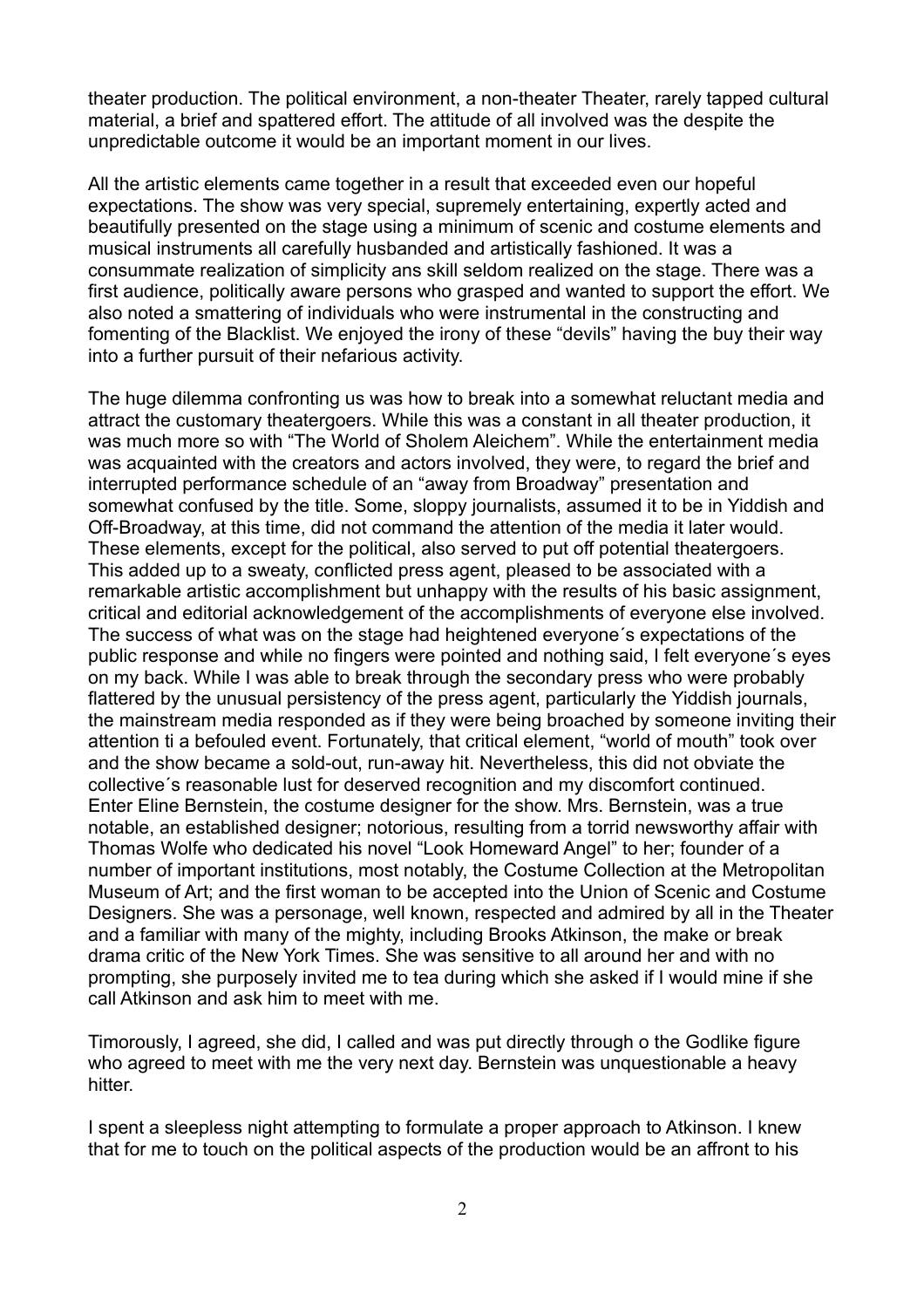propriety and to propose that the show was so good he could not responsibly ignore it would violate his journalistic and critic´s integrity. In the world of theater, he was a seasonal All-Star, a .400 hitter who led the League in Home Runs and put-outs. He was an infallible fastball hitter and would bash a curve out of the ballpark. I concluded that my only pitch would be a "change of pace." I litterally dragged my frightened self to the times, met the awesome Lion at the Gate, Clara Rotter, the Drama Department´s secretary, announced my appointment and was ushered directly into the almighty presence.

Atkinson was always neatly dressed, wore a bow-tie, thin rimmed metal spectacles sat delicately on his nose atop a discreet moustache and guarded his speaking with the inevitable pipe between his teeth. He was New England polite and proper and immediately attempted to put me at ease, speaking directly, concisely and sensitively. I acknowledged all the mechanical journalistic reasons for he and the Times not including "Sholem Aleichem" in its reviewing schedule which surprised him somewhat and I simply offered the modest plea that a theatrical effort was not complete without a review in the Times, which bannered its slogan " All the News fit To Print". I cited all the professionals involved in the production whose careers earned his consideration, including Aline Bernstein. He gently and correctly pointed out that if he did attend a performance and filed a review, our schedule would have the show close before Times readers could decide whether or not o buy a ticket. I summoned up what courage I had and suggested that it was important for the record, regardless of what his opinion might be and then proffered the honest quest. I told him just enough and beat a hasty retreat.

The afternoon Clara Rotter, reknowned as the devourer of press agents, called, very friendly, to arrange tickets for Atkinson for the following evening. He did not file a review, but in his next Sunday column he wrote a couple of paragraphs extolling the work that did make easy the raising of the capitalization and set the show up royally for its Fall reopening. This gentleman was the best this country could produce, exemplifying all the remarkable qualities theoretically inherent in its creation and unhappily too often ignored. His was a lifetime of Journalism accomplishment in an untarnished fashion. I am so fortunate to have met him and later enjoyed a number of occasions where we intersected, professionally an personally. Subsequently, largely due to my efforts in behalf of the Shakespeare Festival, his cordiality towards me – he referred to me as "Professor Debuskey" - became known throughout the Times and gave me 2 legs up as a press agent.

Everyone was ecstatic. The future was assured. Everyone was guaranteed of being reemployed with acknowledgement of their salaries being raised commesurate with the expected weekly grosses. Sometime in the middle of that summer I read an item in the Post about the show. I Called Frances Herridge who had signed the piece and asked her where it came from. Somewhat embarrassed she told me it was sent in by Barry Hyams, an ATPAM press agent, who claimed to have been engaged to handle the show. Not only was I surprised, I was deeply hurt. My chums with whom I had attacked the improbable and had made a significant contribution to its happy outcome had knifed me in the back. Those involved in the production with whom I had become close and lasting friends, Jack Gilford, Ruby Dee, Ossie Davis, Bernard Gersten and Gil Green were upset, confused and uncertain of what to do. Jim Proctor found out that Victor Samrock, one of Broadway´s top General Manager, had seen the show, spoken with Howard and Arnold and advised them to replace me with Barry Hyams who was a Yiddishkite and had represented the attractions of Sol Hurok, Americas´s leading impresario. He had obtained that enviable position not because of his expertise as a press agent, but because he had married Hurok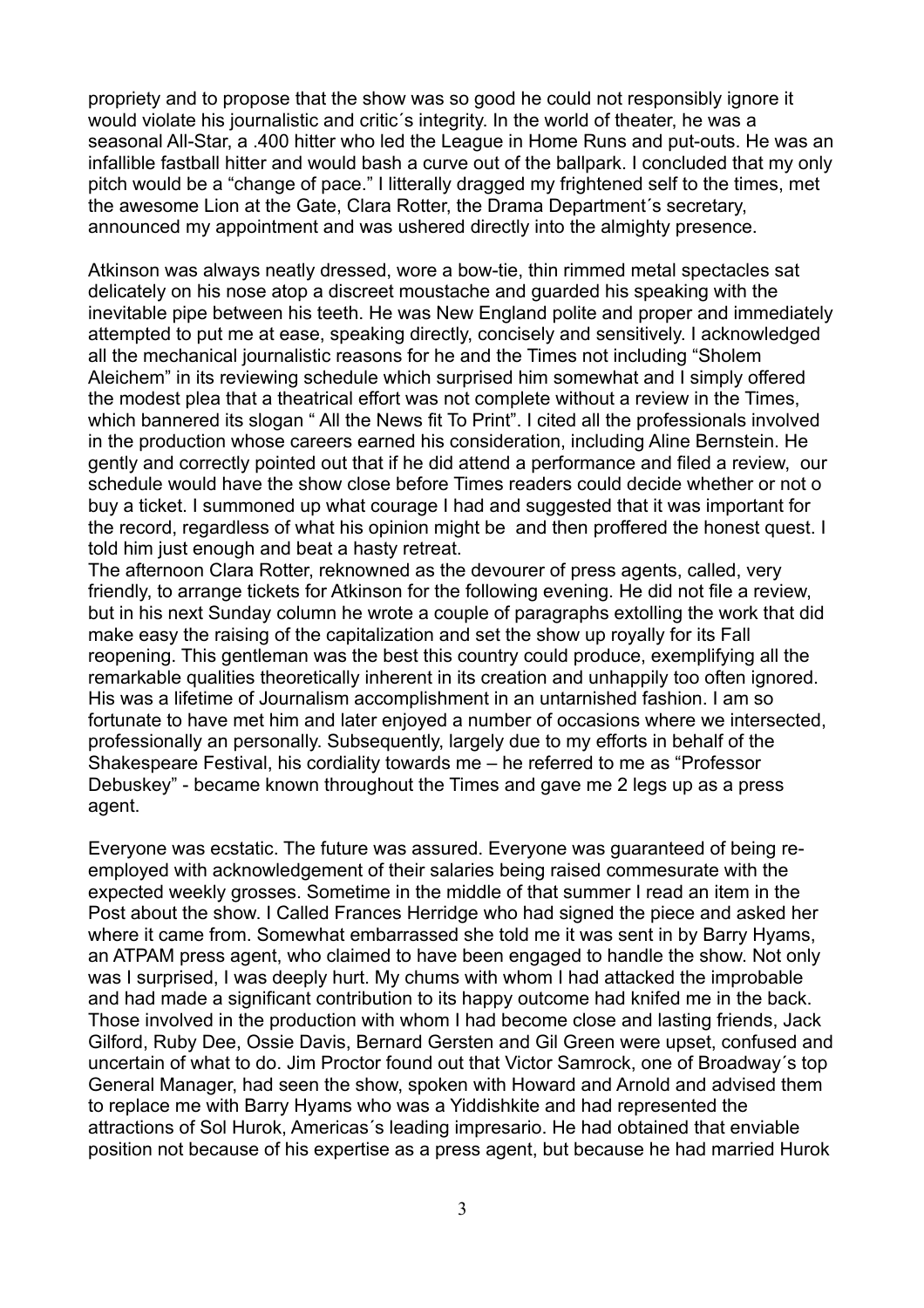´s daughter. His employment was terminated at the same time as his divorce from Hurok´s daughter. I decided to at least satisfy myself by confronting Howard and Arnold and telling them what I thought of them. I did. They were apologetic, expressed remorse and would immediately correct their lousy action. I think that the world had gotten about both in the theater community, the media and the potential investors from Left circles. This may have been more forceful than their consciences in repairing their dastardly deed. Despite this experience, I decided to continue and set about preparing the re-opening.

The producers had opened an office and Gersten and I gave up all other employments, took up residence there and began acting and surrogate producers in all but artistic areas. We hired a General Manager, Carl Abrams, an old ATPAM member with considerable experience in the Yiddish Tehater and George Smith as Box-Officer Treasurer. Smith had been the ticket manager for Mike Jacobs, the famed Boxing Promoter, and as such became the magnet for all kinds of characters and ticket shenanigans during Boxing´s glory days, highlighted by Joe Jouis, Max Baer, Primo Cnero, Max Schmeling, Barney Ross and other fighting luminaries. Smith´s famed resolutions to disputations was a smash in the mouth. He modified his behavior during our relationship and in its place substituted a colorful, magnificent and unique vocabulary which awed me my despite my acquired street smarts, extended College education and my years in the Navy. George introduced Gersten and me to "ice" which we refused to accept, cautioned him about its technical illegality, confusing him, but we knew did not stop his adding to his already considerable and carefully concealed stash.

Atkinson´s Spring piece had opened up the media for my imprecations and I was able to land a lot off stuff, especially in the Times, and with the expected ignoring by the Hearst papers. The reviews were ecstatic. Atkinson wrote two pieces, declaring the reopening as "a time for rejoicing", "The tree little plays in English that Arnold Perl has culled out of Jewish lore and original and beautiful and they are acted with remarkable sensitivity", "fine theater and splendid humanity" and "a lot of skill in the theater and native understanding of people has transmuted simple things into humor, pathos, wisdom and beauty." He was practically gushing in his approbation. His and the other flattering reviews would be classified as 1A Box-Office notices and the show immediately became the hottest ticket in New York. A veritable gold mine.

The pressure on House Seats was crucifying and Smith´s brokerage deals became a fixture in off-Broadway lore.

Inevitably, the show wove itself in to the political fabric garbing the entertainment world and often in curious ways. It infuriated the sniveling bastards who supported the Blacklist, a rewarding aspect we heard about from Union meetings and from conversations Elliot Sullivan, a Blacklisted actor had with Vincent Hartnet, the principal of Counterattack, the journal that chronicled the professional and personal lives of those in the entertainment industry it labeled subversive. The two lived near one and other in Peter Cooper Village and Hartnet attempted to befriend Sullivan and convert him into a Born Again American. For a small fee. They would converse when they bumped into one another strolling the Village´s paths. He was obsessed with the existence of "Sholem Aleichem" but did not know how to destroy it as everyone was already Blacklisted. Another was exampled by the individuals who would come backstage after the show to congratulate and chat with the actors and those who did not. The Show of Shows starring Sid Caeser was the reigning television comedy show and performers and writers flocked to the show. On one evening, Caeser, Carl Reiner, Howie Morris, Imogene Coca and several writers came to the show.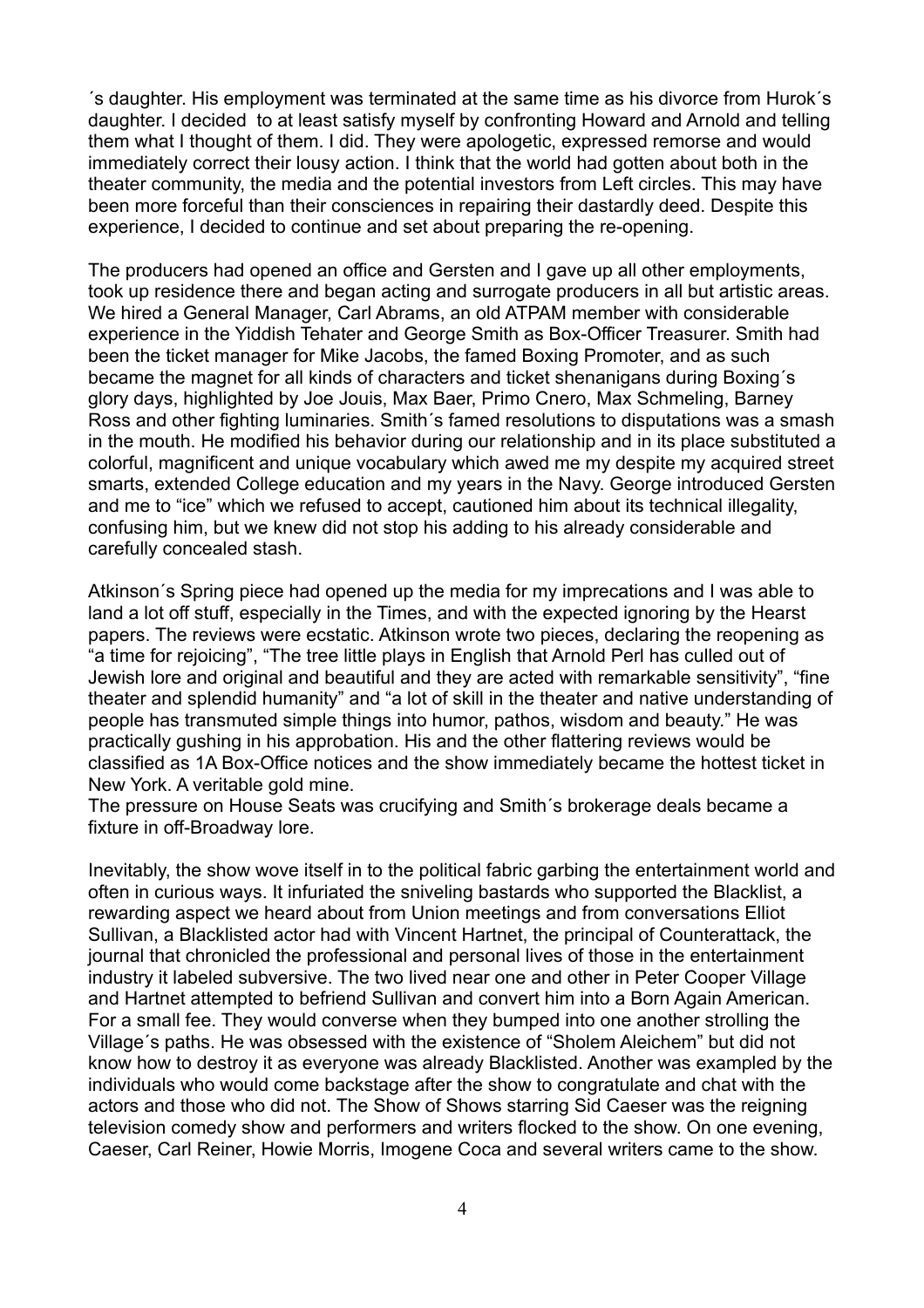Ager the final curtain Reiner, Morris and a couple of writers went backstage. Caeser and Coca did not. Reiner said that he and Morris had tried to persuade them to go back but failed. Guilt by association, even so slight, was feared by many. This became a common syndrome during the run of the show.

The show´s financial and popular success led DaSilva and Perl to attempt several other productions. We leased the Carnegie Playhouse were Perl´s adaptation of Sholem Aleichem´s "Tevya and His Daughter" was not the hit of "The World of", but did reasonably well as did "The Best of Burlesque! Starring that celebrated intellectual stripper. Sherry Britton and a covey bof burlesque comics. Perl later made fortune when "Tevya" was adapted into the monumental hit musical, "Fiddler on the Roof". In addition, a touring production of Sholem Aleichem was produced starring Jacob Ben-Ami and Celia Adler and with the actress Pearl Somner playing the Defending Angel. Gersten and I hit the cities on the tour to sell Theater Partys to Jewish Organizations, left leaning unions and political entities in order to secure an audience base in advance of the box-office sales. In Toronto, the Jewish groups labeled us "the banditen". Togehter, in the lobby of Boston´s Hotel Touraine, did we watch the remarkable Hearing wherein Lawyer Welch demolished the insidious Senator Joe McCarhty. It was a joyous occasion.

For a brief but meaningful period for me, we had as a secretary a young, lovely Black woman by the name of Lorraine Hansberry. We became good friends, she was married to Robert Nemeroff whose parents form many years had institutionalized a Russian restaurant in the Village,. I was then living on the top floor of small 4 story building in the heart of the Village, 104 Washington Place. The restaurateurs lived on the 2<sup>nd</sup> floor, their tantalizingly odorous menu emerged from their popular small public dining room on the 1<sup>st</sup>. Lorraine often helped out as a waitress and after hours pastry maker. The Nemiroffs insisted I was on Russian descent and Mrs. Nemeroff adopted me, a single young man, and persisted in caressing my plate with the coisine of my ancestors. Many an evening when I came home late and the restaurant was closing up she would insist that I join them and the Village´s fabled Romany Marie in eating from the leftovers, enter the momentous conversations and join in the making of their storied Russian pastry, recipe top secret. The making of this delicious dessert required a team effort and I was often a participant. A couple of tables would be placed end to end, covered with a table cloth, and the very thin and delicate pastry dough would be spread over it and filled with the secret filling. We would line up on one side of the tables, pick up the edge of the tablecloth and gently a very carefully flip it, rolling it around the filling into a 3 table long tube, which would be cut into serving size and baked the next day. The process was enhhanced by random disputations and the recorded sound of the Weavers. What a Life!!

Much of my future was formed by the association growing out of this experience. Ossie and Ruby became my guides into the Civil Rights movement; Jack Gilford and Gil Green became intimates with whom I happily shared the years to come; I was inevitably drawn into the fight to combat the Blacklist. My apparent willingness to accept the realistic danger inherent in publicizing then "politically unpopular causes"led to my being invited to participate in numerous battles yet to come. The evidence of these participations is contained in my FBI/CIA report subsequently obtained through the "Freedom of Information Act", five pages of citations all blacked out and stamped "NY State Subversive". I appealed to the Justice Department who affirmed the deletions for reasons of National Security. The effort, time and money expended by these Agencies in shadowing me and thousands of persons like myself exemplifies the waste and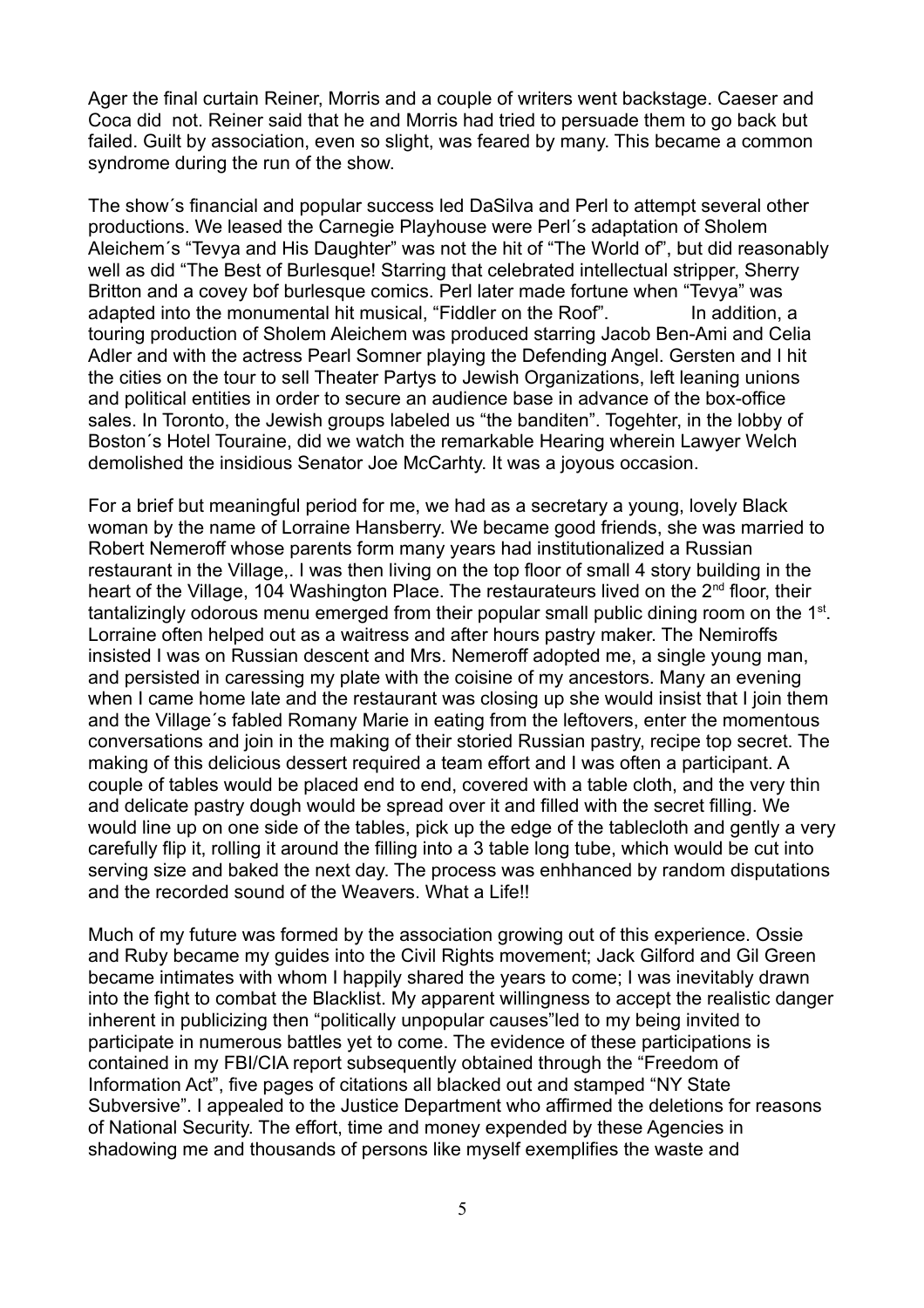misdirection of the government´s Security forces, so awfully evidenced on September 11, 2001. I do not know to what extent their absurd pursuit harmed me as my professional ctivity was largely confined to the Teater which had resisted governmental interference. My function in behalf of these causes was to reveal our beliefs and argue them as publicly as possible, not to conceal them.

My unformed political views began to coalesce into shape best described in political terminology as "Progressive". My early years did not provide any practiacal political tenets. My only childhood education was an unsophisticated support of President Roosevelt´s programs, a growing fear of Fascism and anti-Semitism and an awareness of my Father´s involvement as a Democrat in local politics. At the University of Virginia there were no political discussions, just an un-questioning awareness of WWII and our imminent involvement. During my Navy service we had but one belief, the need to destroy our recognizable enemies. The one twist came when we were assigned tasks in China and Korea after the war where one began to question the wisdom of our Government´s choices. We, or at least I, believed that our Government´s support of the Chinese Nationalist Government was bootless. It was corrupt, did not represent its people and was destined to be defeated by the Mao forces. Also, after the war had ended, we had been directed to become involved in the secret (held "Confidential for 50 years) action in behalf of the Nationalists in China´s Civil War – an invasion of Manchuria We were eyewitness to the blunders our government made in Korea. Nevertheless, I was convinced of our nobility during the war and was proud of your installing a Democratic attitude among our conquered foes, Germany, Italy and Japan.

Once back home, I was proud of our Marshall Plan in Europe and the wisdom of our influencing the political direction of post-war Japan. I admired the resistance of Russia´s people during the war and hoped we would remain allies. I now became aware of Spain, the history of its Civil War, our failure to realize the effect of its outcome, the emergence of Franco and worried about our relationship with a Fascist government. I had read Mein Kampf, Das Kapital and the Communist Manifesto. My overriding belief, however, was in the remarkable formulations of our Founding Fathers, the writings of Jefferson, Hamilton, Adams, Madison, Franklin and Washington. From Declaration of Independence:

"We hold theese Truths to be self-evident, that all men are crated equal, that they are endowed by their Creator with certain unalienable Rights, that among them are Life, Liberty, and the pursuit of Happiness. That to secure these Rights, Governments are instituted among Men, deriving their just powers from the consent of the governed."

And, From the "Bill of Rights".

"Amendment I: Congress shall make no law respecting an establishment of religion or prohibit the free exercise thereof, or abridge the freedom of speech, or of the press, or the right of the people peaceably to assemble, and to petition the government for a redress of grievances."

My guide to democratic principles in those early years and to this very day was Thomas Paine whose writings had him sentenced to the guillotine, a final cut he fortunately avoided. His "Common Sense" was seminal to the Revolution and his "The Rights of Man" formed my early doctrine. How appropriate for today is his line, "These are the times that try men´s souls." One can but wonder what he would think were he alive today. My guess would be the words of Joseph Ellis in his New York Times book review of Thomas Paine and the Promise of America by Harvey J. Kaye, bringing Paine´s words and ideas into our world is like trying to plant cut flowers."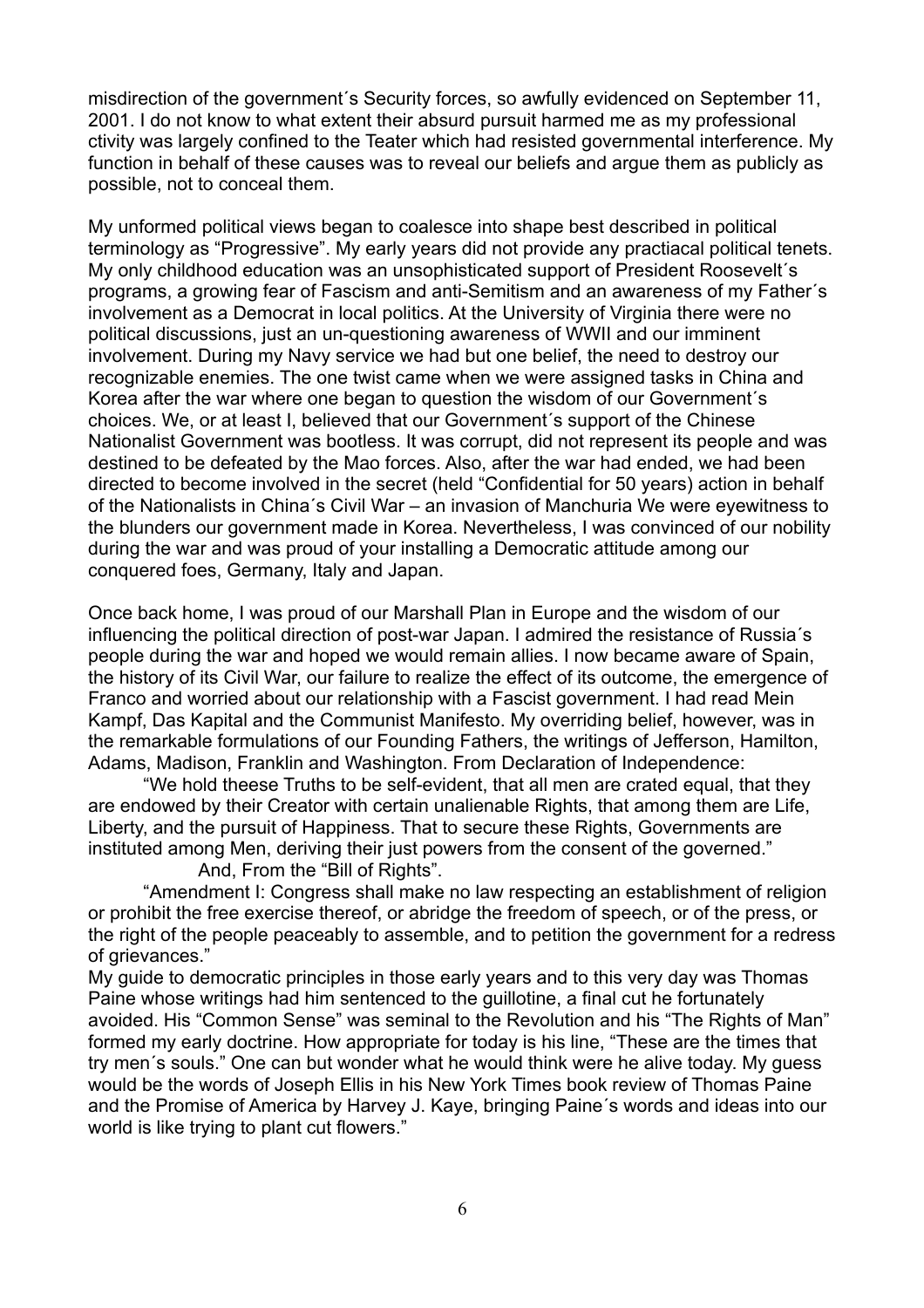These Founding Fathers were not from among the "common man". Most were well educated, wealthy, plantation owners and slave holders, yet they invented the most democratic form of government known to man and remains so to this day. Not that there were not attempts over the years go abjure some of its more significant declarations. None more fervid than today.

During my one year at John Hopkins I encountered a good deal of current political theories being promulgated, especially among the young and began to get actively involved, principally with the newly created, "Liberal", American Veterans Committee. I knew there existed a Communist and Socialist party but had no contact with either. Before I left Baltimore for New York, in the AVC, I perceived the beginnings of the "Red-Baiting" within a liberal organization, did not fully understand it, but did not like the attacks on individuals whom I thought were good guys with variant political opinions which they expressed openly. I believe that the justification was that for an organization to include suspected or known Communists would weaken it in its attempt to promulgate liberal ideas. Unhappily, it only served to foster the hysterical anit-communist psychosis that was soon to envelop the country and led to their implosion. In 1948 I supported the  $3<sup>rd</sup>$  party candidacy and voted for Henry Wallace simply on the basis of his position integral to life in the US, repeal of the Taft-Hartley Act, Rent and Price controls, rights for minorities, curbs on monopolies and support ofr Labor Unions. It may have been my most weighty vote as Wallace only received 2.6% of the popular vote. Somewhere in this period did I become active in the Committee For the Arts Science and Professions and the Entertainment Chapter of the AVC. One meeting of the AVC focused on an attempt to purge itself of the composer Earl Robinson, as sweet, harmless and gentle a man as he was talented. He had written so positively of America with The House I Live In and Ballad for Americans made into standards by the respecting recordings of Frank Sinatra and Paul Robeson. As the discussion heated up, the floor was taken over by John Henry Falk who, in his inimitable, devastatingly humorous fashion, delivered a defense of Robinson that was undeniable. I was mesmerized, introduced myself to Falk and initiated a relationship that would be eventful and last his lifetime.

These were two great Americans who would suffer grievously for their insistence on heralding the virtues of our unique heritage.

DaSilva and Perl, now formally established as Rachel Productions, moved on to prepare a musical, "Sandhog" with a score by Earl Robinson and book adapted by Waldo Salt from Theodore Dreiser´s novel, St. Columba and the River. Both were Blacklisted. I was centered about the lives of the men would dug the tunnels under the Hudson River, sandhogs. It would be a big production by any standard and especially so when compared to their previous presentations. They were unable to raise the capital and searched around for co-productions possibilities, ultimately archived when they were joined by the Phoenix Theater. I agreeably had performed the pre-production publicity campaign as part of the producing company´s overall activity and because I was admiring of the work and its creators. I had suggested Jack Cassidy for the leading role and he was signed. This was not uncommon, press agents worked more shows than producers produced and, consequently, were able to meet and know the work of more actors. I knew Jack´s work, but the connection was tightened by living amid the network of a tight theater community held together by work and social mingling. Jack later married Shirley Jones and they produced Patrick , Shawn and David, enlarging my Show Biz contacts exponentially. In negotiating the co-producing arrangement, DaSilva and Perl gave the Phoenix the choice of their own press agent and I was sloughed off with, "what else could we do?" Gersten was signed as Production Stage Manager. Unhappily, theatricaly, the show leaked was